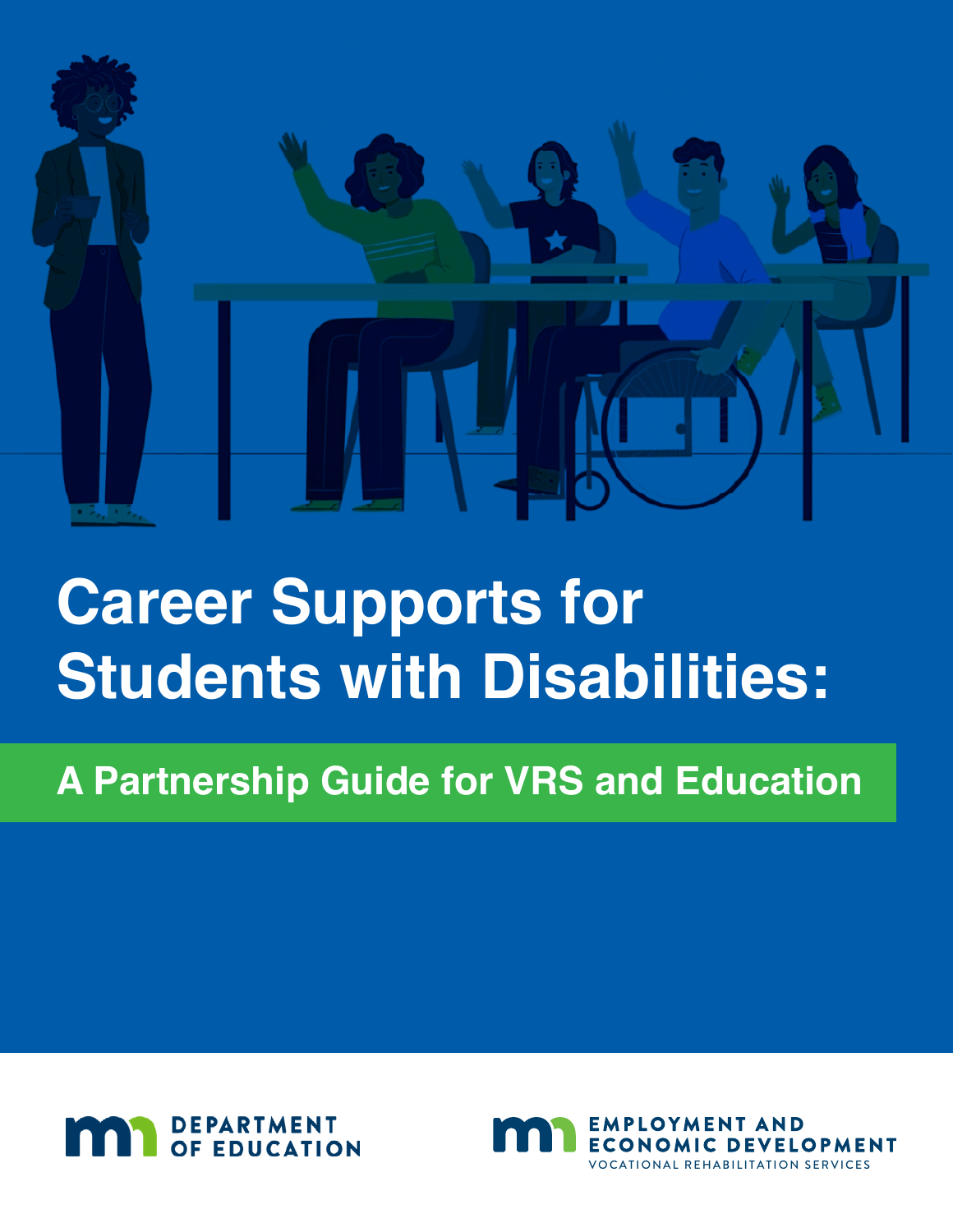# **Career Supports for Students with Disabilities:**

# **A Partnership Guide for VRS and Education**

#### **What is VRS?**

[Vocational Rehabilitation Services \(VRS\)](https://mn.gov/deed/vrs-student) provides employment services to youth and adults with disabilities. VRS has staff assigned to every high school and 18-21 transition program in Minnesota. [State Services for the](https://mn.gov/deed/ssb/teens/bts-students.jsp)  [Blind \(SSB\)](https://mn.gov/deed/ssb/teens/bts-students.jsp) is the VR agency that serves youth and adults who are blind, low-vision or DeafBlind.



#### **State Level Memorandum of Understanding**

The Minnesota Department of Education (MDE) and Department

of Employment and Economic Development (DEED), through a state-level Memorandum of Understanding (MOU), are committed to jointly serving students with disabilities. The MOU recognizes that the Individuals with Disabilities Education Act (IDEA) and the Workforce Innovation and Opportunity Act (WIOA) require education agencies and vocational rehabilitation agencies to plan and coordinate career supports and services for students with disabilities.

#### **Pre-Employment Transition Services (Pre-ETS)**

WIOA requires VRS and high schools to collaborate to make [Pre-Employment](https://mn.gov/deed/job-seekers/disabilities/youth/pre-ets/)  **Transition Services** [\(Pre-ETS\)](https://mn.gov/deed/job-seekers/disabilities/youth/pre-ets/) available to all students with



disabilities who are between ages 14 and 21. Ideally the career needs of all students with disabilities will be met within these five services:

- $\boxdot$  1. Job Exploration Counseling
- $\boxtimes$  2. Work-Based Learning Experiences
- $\boxtimes$  3. Postsecondary Education Counseling
- $\boxdot$  4. Workplace Readiness Training
- $\boxdot$  5. Instruction in Self-Advocacy



To qualify for Pre-ETS, students must be enrolled in an education program and have one of the following:

- $\triangledown$  An individualized education program (IEP)
- $\boxtimes$  A 504 plan
- $\boxtimes$  A record or note from a mental health or medical provider

#### **Role of Education**

Educators are the primary provider of Pre-ETS. They teach skills and provide tools that students will need to succeed in life after high school:



- Schools provide special education, transition and related services as [documented in the IEP.](https://education.mn.gov/MDE/dse/sped/sec/)
- **Minnesota statute requires all students to have a** [Personal Learning Plan \(PLP\)](https://education.mn.gov/MDE/dse/ccs/plp/) no later than grade 9.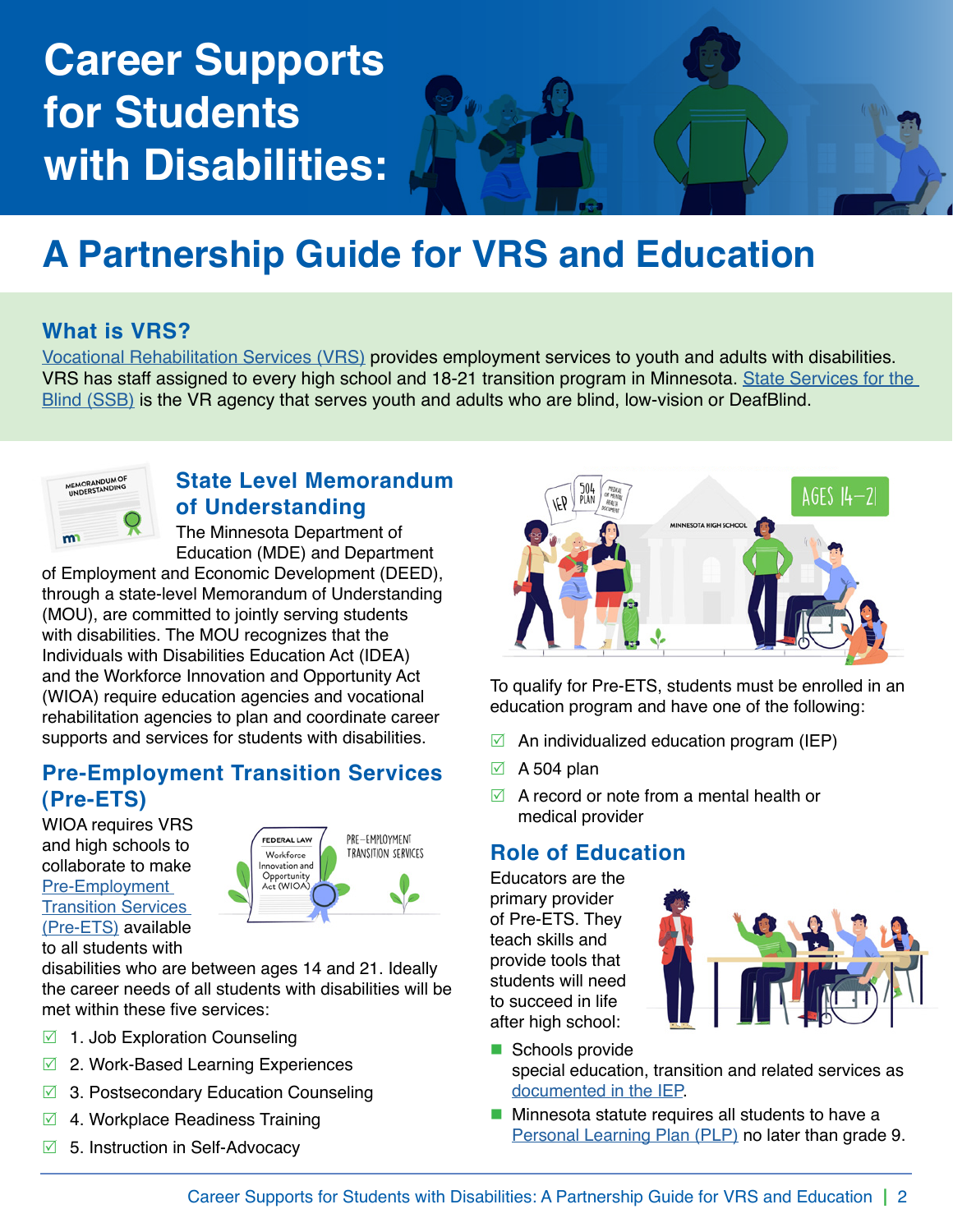The elements of PLPs align with Pre-ETS:

| <b>PLP Element</b>                                     | <b>Pre-Employment Transition Service</b> |  |
|--------------------------------------------------------|------------------------------------------|--|
| Career exploration                                     | Job exploration counseling               |  |
| <b>Experiential learning</b>                           | Work-based learning                      |  |
| College access and all forms of postsecondary training | Postsecondary education counseling       |  |
| Career and employment related skills                   | Workplace readiness training             |  |
|                                                        | Instruction in self-advocacy             |  |

#### **Role of VRS**

VRS provides career services to students who:

- Qualify for Pre-ETS and have a need in one of the five Pre-ETS categories; or
- Qualify for VR and have a need for Pre-ETS and other, more comprehensive VR services.

All students with disabilities ages 14-21 qualify for VRS Pre-Employment Transition Services. To receive services, students must enroll with a VRS Pre-ETS representative or counselor (who are assigned to every high school in the state). VRS will then assess what career services can be accessed through schools, identify gaps, and provide what is still needed.

- **Pre-ETS representatives** provide or arrange for services to students who only need one or more of the five Pre-ETS services.
- **Counselors** provide Pre-ETS and other more comprehensive services to students who qualify for the full VR program.
- There is no wrong door! Schools can make referrals to Pre-ETS representatives or counselors, and they will determine what level of services are appropriate.

#### **Role of Community Providers**

VRS contracts with community rehabilitation programs (CRPs), CareerForce partners, and Centers for Independent Living (CILs) to assist in providing Pre-ETS services. As appropriate, VRS staff will discuss the [provider options](https://mn.gov/deed/job-seekers/disabilities/partners/listing/) with students, families, and school staff to help them make an informed choice about who to work with. Providers can meet with students during the school day or after hours depending on what works best for students and schools.

#### **Role of County/Tribal Agencies**

Some students also access county/tribal agency services, including [Medicaid waivers](https://mn.gov/dhs/people-we-serve/people-with-disabilities/services/home-community/programs-and-services/hcbs-waivers.jsp). If a student is receiving these services, which assist with a range of support needs from daily living needs to employment supports, it is important for county/waiver case managers to be involved in student planning as well. Contact the [Disability Hub MN](https://disabilityhubmn.org/contact-us) with questions about county or tribal services.

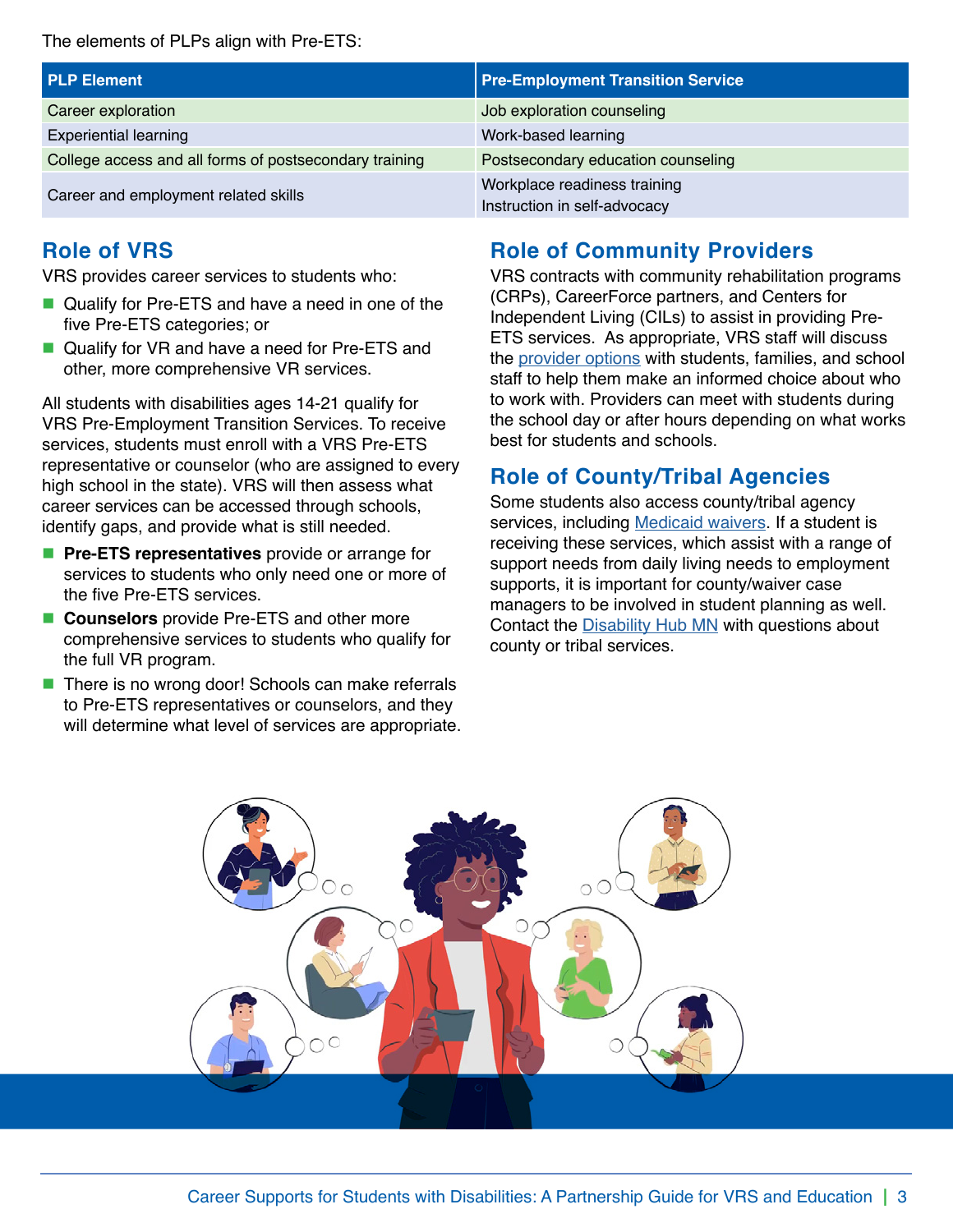## **Step One for the Education and VRS Partnership: Fall Planning Meetings**

**VRS and school staff should meet in the fall to ensure a strong partnership and plan for coordination of services. All school staff would benefit from knowing about VRS, including:**

- Administrators (Principals, Special Education Leadership, Career and Technical Education Directors)
- Special education teachers/case managers
- General educators
- Alternative Learning Center (ALC) staff
- School counselors
- **Work-based learning and other Career and** Technical Education (CTE) staff
- **504** coordinators
- Social workers
- School mental health coordinators
- **Nurses**
- **Family liaisons**
- **Paraprofessionals and other support staff**

#### **Agenda for Fall Planning Meetings:**

- $\boxtimes$  Meet the VRS Pre-ETS representative and counselor assigned to the school
- $\triangledown$  Review VR and Pre-Employment Transition Services (Pre-ETS)
- $\triangledown$  Discuss the availability of Pre-ETS for students with disabilities, and gaps that VRS can fill
- $\boxtimes$  Identify a primary point(s)-of-contact at the school for coordinating services
- $\boxtimes$  Learn the application process for VR and Pre-ETS
- $\boxtimes$  Solidify a process for making referrals to VRS
- $\boxtimes$  Establish a process for VRS to receive required disability verification or documentation
- $\boxtimes$  Create a schedule of dates that VRS will be available to meet with students
- $\triangledown$  Ensure there is space and internet connectivity for VRS staff when they meet with students
- $\boxtimes$  COVID consideration: How will VRS connect with students virtually?
- $\triangledown$  Discuss how VRS staff can be invited to IEP meetings, as appropriate
- $\blacksquare$  Review roles of community providers and county/ tribal agencies and how best to collaborate with them
- $\boxdot$  Identify a process for ongoing communication and partnership

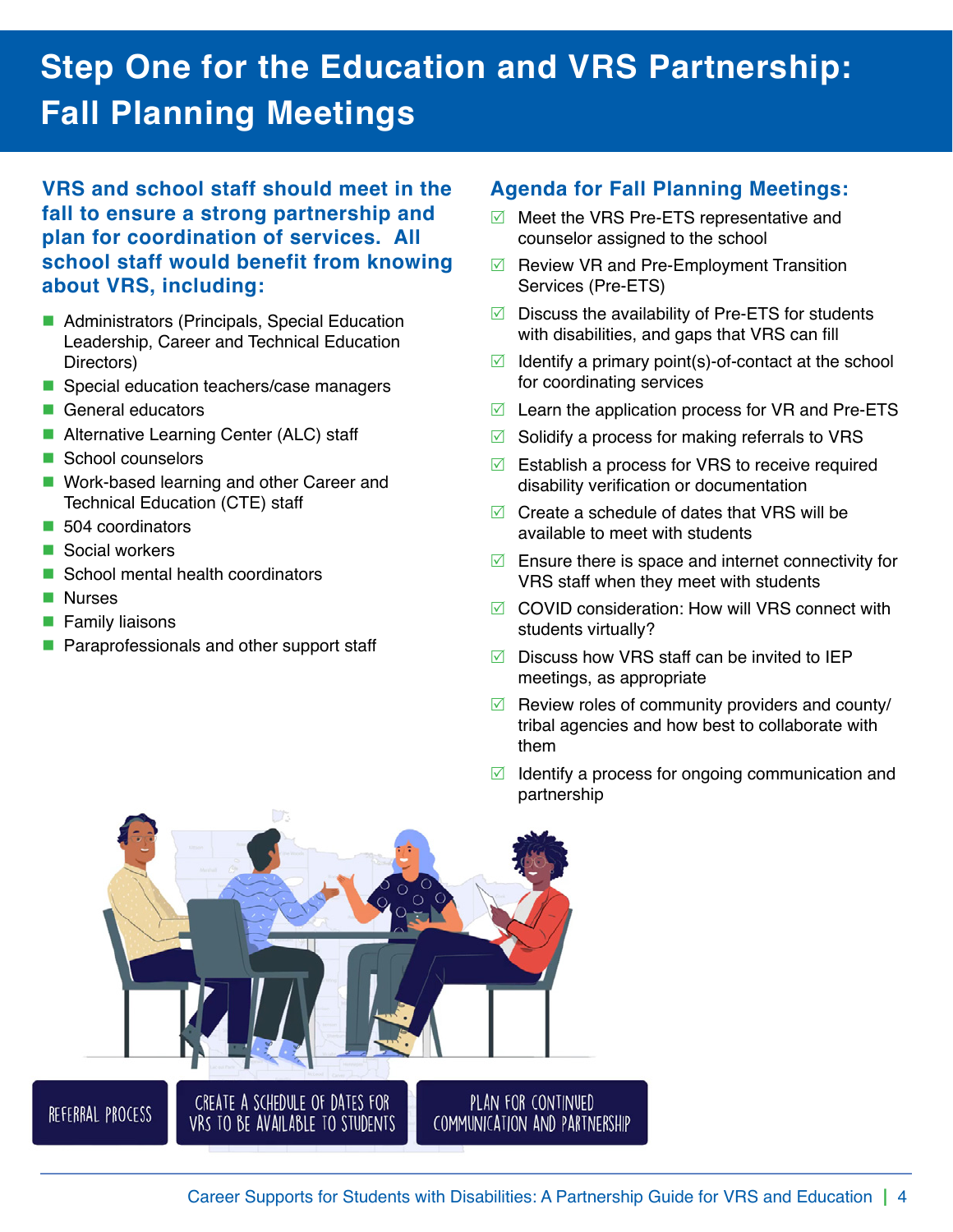

### **Partnership Example:**

#### **Martin County West Schools and VRS**

Partnerships come in many forms and there's no single "right way" to do the collaborative work that is so crucial to success. Here's just one example of a partnership in southern Minnesota.

One day every month Ryan Lais, a VRS Pre-ETS Representative, and Paige Broich, a VRS Counselor, arrive at Martin County West Senior High to talk with students. The school's principal, David Traetow, often greets them at the door.

"They are so welcoming," Ryan says. "They make us feel like family. A lot of



**Meet the MCW team.** Top row: Kia Ringnell, MCW special education teacher; Ryan Lais, VRS Pre-ETS representative; Melissa Cutler, special education teacher. Middle row: Michele Baker, MCW principal; David Traetow, MCW principal (recently retired); Paige Broich, VRS counselor. Bottom row: Robb Larson, special education teacher.

times, as VRS staff, we're pushing to get schools to collaborate, but I find I'm being pushed by them. They want us there, which is awesome to experience."

Mr. Traetow adds: "I can't imagine schools not welcoming VRS. If it were practical, we'd like them here every day. It's such a great opportunity."

This successful partnership is built on the following key components:

- **Figure Frequent communication and planning together**
- **E** Ensuring all students who need VRS are referred and providing space for VRS to meet students (or during the pandemic, assisting VRS with connecting to students virtually)
- Inviting VRS to IEP meetings
- Utilizing VRS' business partnerships to assist students in gaining community-based work experiences

Melissa Cutler, special education teacher, says the partnership with VRS works for students because everyone is "always working together collaboratively, figuring out innovative ideas for how to make things better".